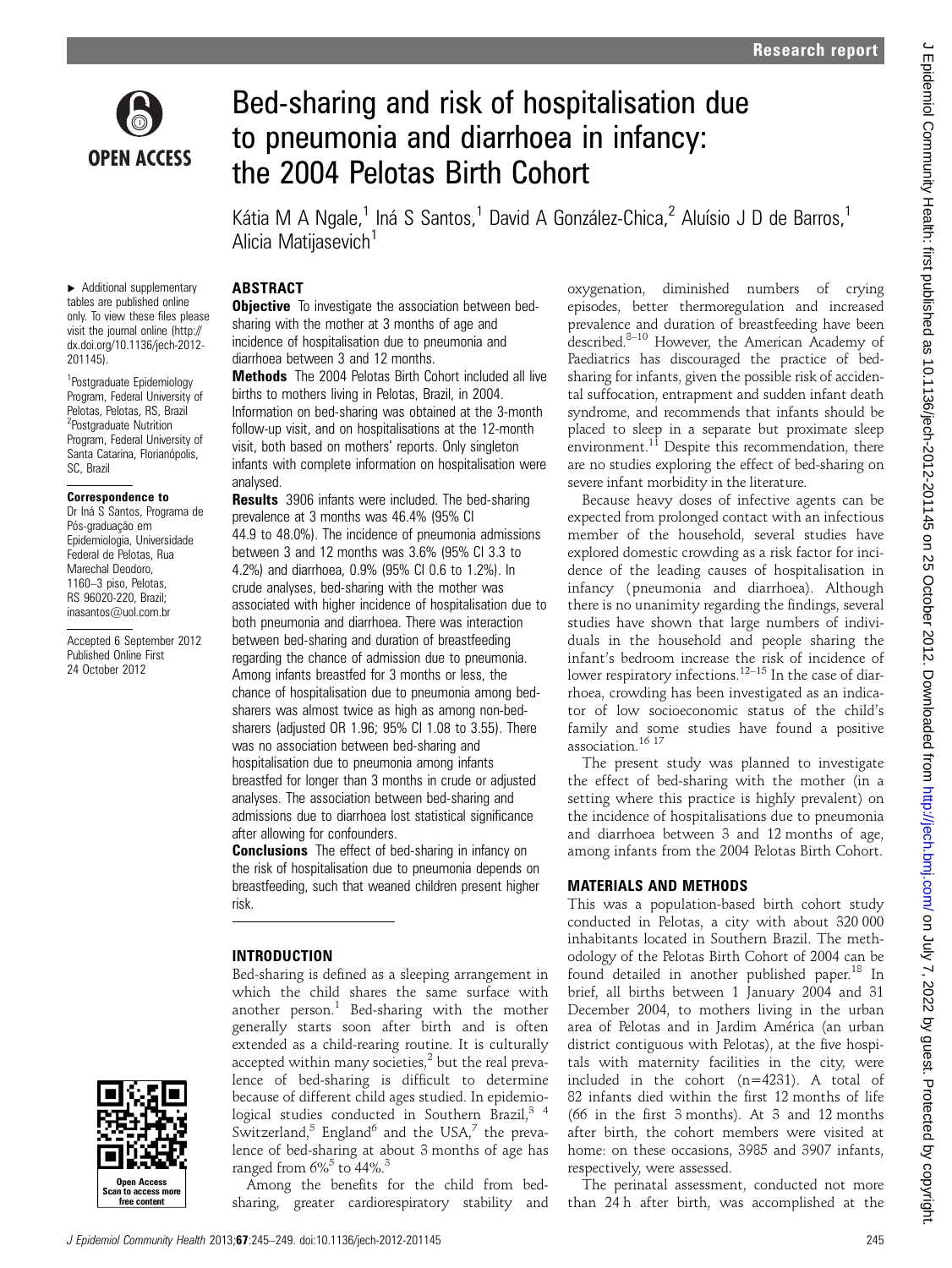hospital of delivery. Trained interviewers conducted the perinatal interview and the newborn evaluation, using a structured questionnaire. Information on the following maternal characteristics was collected: skin colour (classified by the interviewer on the basis of observation), age, schooling level in completed years, living with or without a partner, parity (number of previous deliveries, including both live births and stillbirths), smoking (smokers defined as those who smoked every day, independent of the number of cigarettes, during any of the trimesters of pregnancy), reported history of asthma, interval between births (calculated as the time difference between the delivery of the cohort infant and the previous one), and weight gain during pregnancy (difference in weight from the start to the end of the pregnancy, as transcribed from the antenatal card, when available, or reported by the mother).

With regard to the family characteristics, the mothers were asked about their monthly income in minimum wages, the total number of people living in the home and the father's schooling level in completed years. The infant's sex, gestational age, birth weight and type of delivery (normal or caesarean) were collected by the study team at the hospital of birth. The gestational age was calculated by using the algorithm proposed by the National Health Statistics Center, using an estimated age based on the date of the last period (DLP), whenever this was available and consistent with birth weight, length and head circumference, in accordance with the normal curves for these parameters for each week of gestational age. When the gestational age based on DLP was unknown or inconsistent, a clinical estimate of maturity based on the Dubowitz method $19$ and on ultrasound (when available) was used. Newborns with a gestational age of less than 37 weeks were classified as preterm. The adequacy of weight for gestational age at birth was determined by means of comparison with the Williams curve<sup>20</sup>: those with weight lower than the 10th percentile for the gestational age at birth, in relation to those of the same sex, were classified as small for gestational age (SGA). Newborns weighing less than 2500 g were classified as presenting low birth weight (LBW).

At the 3- and 12-month visits, all infants were assessed using a structured questionnaire that was applied to the mother by trained interviewers. From the 3-month follow-up, the following variables were used: weight, length and breastfeeding (yes/no). Weight-for-age (WAZ), length-for-age (LAZ) and weight-forlength (WLZ) Z-scores and SD were calculated in accordance with the WHO growth curves using the WHO statistical package [\(http://www.who.int/childgrowth/software/en/\)](http://www.who.int/childgrowth/software/en/). WAZ, LAZ and WLZ below −2 SD were classified as deficits in WAZ, LAZ and WLZ, respectively.

Bed-sharing at 3 months was defined as 'habitual sharing of the bed between the infant and the mother, for sleeping, for part of the night or the whole night'. At the 12-month follow-up, the mothers were asked about hospitalisations of the infant (yes, no) and causes of admission between the ages of 3 and 12 months. For the present analysis, the outcomes were hospitalisations due to pneumonia or diarrhoea (yes/no), independent of the number of hospitalisations.

The questionnaire used for maternal interviews at the 3- and 12-month visits included questions on the duration of breastfeeding and the ages at which different types of foods were introduced on a regular basis. To avoid recall bias, weaning age was based on data collected when the children were 12 months old. In the current analyses, the breastfed category included infants receiving any pattern of breast milk: exclusive breastfeeding (breastfed infants that were not fed any other fluids or

solids); predominant breastfeeding (breastfed infants that were also fed other fluids, such as water or tea, but who were not fed solid or semi-solid foods); or partial (infants that were fed breast milk complemented with other types of milk, such as cow's milk or formula, or with solid or semi-solid foods). Weaning was defined as the total cessation of breastfeeding. The total duration of breastfeeding was further dichotomised as ≤3 and >3 months.

Only singleton infants with complete information about hospitalisation during the first year of life were included in the analyses. The data analyses were performed using STATA V.11.0. The independent effect of bed-sharing on hospitalisations between 3 and 12 months was assessed using multivariable logistic regression. For the analyses, a hierarchical model was used to control for potential confounders and only variables associated with bed-sharing and hospitalisation presenting p<0.2 were kept in the regression. OR and 95% CI were calculated. The study had a power of 80% or more to detect RR≥2.0 for the association between bed-sharing and hospitalisation due to pneumonia and RR≥2.5 for bed-sharing and hospitalisation due to diarrhoea, with significance at  $\alpha$ <0.05.

The perinatal study and follow-ups for the 2004 Pelotas Birth Cohort had been approved by the Research Ethics Committee of the Federal University of Pelotas. Written informed consent was obtained from the mothers before the interview and infant assessment.

## RESULTS

The prevalence of bed-sharing at the age of 3 months was 46.4% (95% CI 44.9 to 48.0%) and was associated with nonwhite skin colour, adolescent mothers (<20 years), lower family income, mothers living without a partner, low level of parental education, higher maternal parity, short interval between deliveries, low weight gain during pregnancy, greater number of people in the household, maternal smoking and maternal history of asthma (see online supplementary table S1). Bed-sharing was also associated with the following infant characteristics: non-white skin colour, normal delivery, preterm birth and SGA, with WAZ and LAZ deficits (<−2 SD) at age of 3 months. Bed-sharing was higher among infants breastfed for longer than 3 months of age.

The incidence of admissions due to pneumonia between 3 and 12 months of age was 3.6% (95% CI 3.3 to 4.2) and due to diarrhoea over the same period, 0.9% (95% CI 0.6 to 1.2). Greater incidence of hospitalisation due to pneumonia (see online supplementary table S2) and due to diarrhoea (see online supplementary table S3) was associated with lower family income, lower maternal and paternal schooling level, SGA at birth, WAZ deficit  $(<-2 SD$ ) at the age of 3 months, and early weaning (breastfeeding duration  $\leq 3$  months).

In addition, the incidence of admissions due to pneumonia was associated with maternal skin colour (higher among infants of non-white mothers), parity (higher with increasing parity), smoking, maternal history of asthma and living in households with a greater number of people. LBW, prematurity, WAZ, LAZ and WLZ deficits (<−2 SD) at 3 months and early weaning (≤3 months) were also associated with admissions due to pneumonia (see online supplementary table S2). Shorter interval between deliveries (<24 months) was associated with hospitalisation due to diarrhoea (see online supplementary table S3).

Among infants who shared the bed, the incidence of hospitalisation due to pneumonia was around 4.6%, vs 2.8% among those who were not bed-sharers (p=0.003) (see online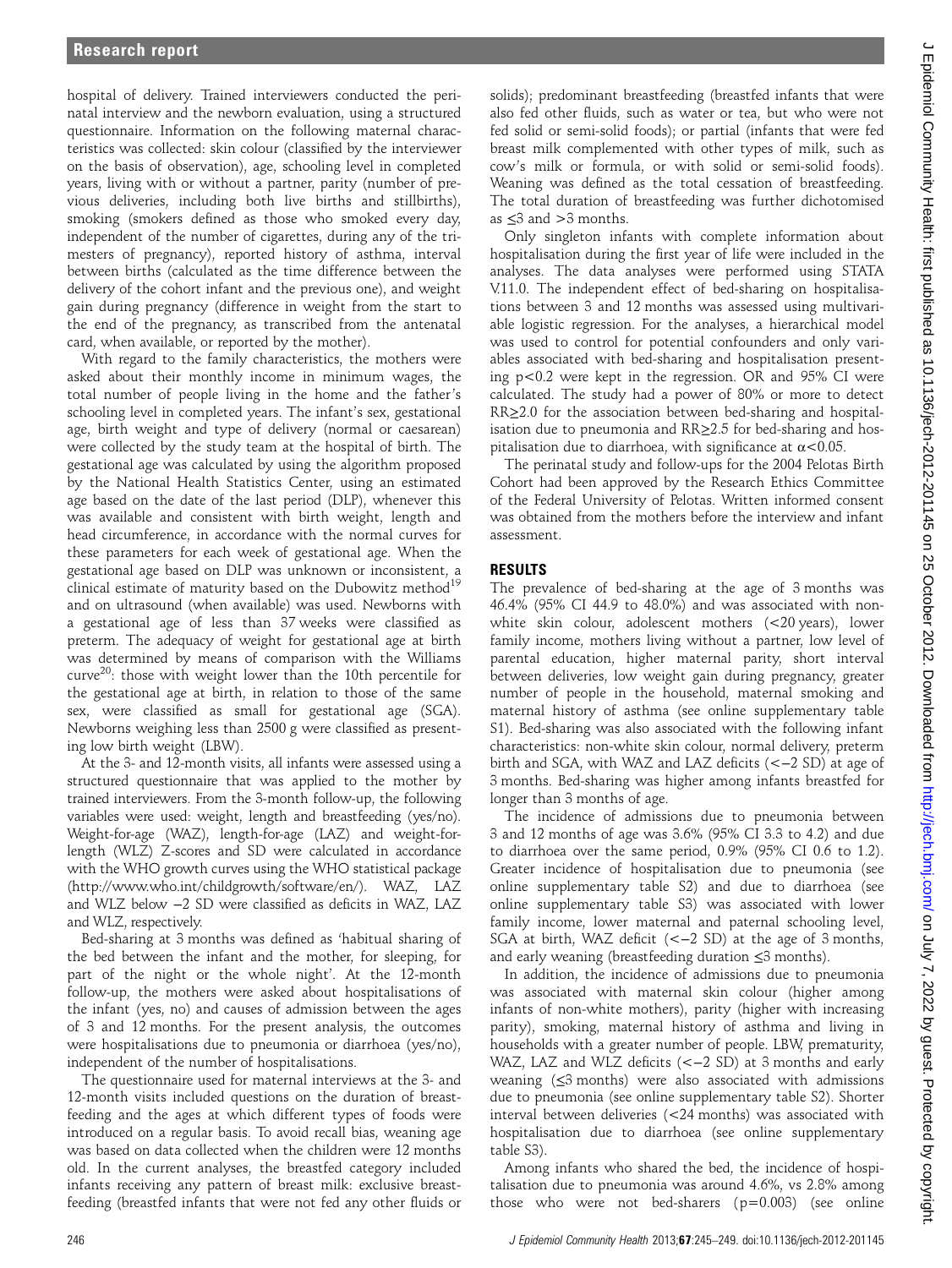supplementary table S2). Regarding hospitalisation due to diarrhoea, the incidence among bed-sharers (1.2%) was almost twice as high as among those who were not bed-sharers (0.6%) (p=0.04) (see online supplementary table S3).

The crude OR for hospitalisation due to pneumonia was 69% higher among bed-sharers than among non-bed-sharers (OR=1.69; 95% CI 1.19 to 2.39). The crude effect of bedsharing disappeared when adjusted in a model containing all other covariables except breastfeeding (OR=1.37; 95% CI 0.94 to 2.00). However, when breastfeeding was included in the adjusted model, the negative effect of bed-sharing was recovered at a magnitude similar to what was observed in the crude analysis ( $OR=1.56$ ;  $95\%$  CI 1.06 to 2.29). There was an interaction between bed-sharing and duration of breastfeeding with regard to the chance of admission due to pneumonia ( $p=0.08$ ).

Further analyses were then stratified according to the duration of breastfeeding ( $\leq$ 3 months or >3 months): among nonbreastfed infants, those who were bed-sharers had an OR for hospitalisation that was almost twice as high as the chance among non-bed-sharers, even after allowing for confounders (family income, maternal schooling, weight gain during pregnancy, total number of people living in the home, maternal history of asthma, gestational age at birth, SGA, and WAZ, LAZ and WLZ scores) (adjusted OR=1.96; 95% CI 1.08 to 3.55) (figure 1). Among infants who were breastfed for more than 3 months, the effect of bed-sharing was not significant (adjusted OR=1.09; 95% CI 0.63 to 1.88).

In the crude analysis, the chance of hospitalisation due to diarrhoea among bed-sharers was twice as high as among non-bed-sharer infants (OR=2.04; 95% CI 1.00 to 4.17) (see online supplementary table S3). After adjustment for confounding (maternal age and schooling, interval between deliveries, weight gain during pregnancy, total number of people living in the home, SGA, WAZ and WLZ scores at 3 months and duration of breastfeeding), the OR fell to 1.44 (95% CI 0.62 to 3.32) and statistical significance was lost (table 1). In this case, there was no evidence of interaction with the duration of breastfeeding (p for interaction=0.38).

Complementary analyses were run to explore the possibility of misclassification error due to change in the infant's status regarding bed-sharing over the course of the observation period. These analyses showed that 12.3% of the infants who were not bed-sharers at 3 months were so at 12 months; and among those who shared the bed with their mothers at 3 months of age (46.0%), more than one third (14.9% of the whole cohort) were reported to be non-bed-sharers at 12 months. To avoid the effect of this misclassification error on the effect estimates, the analyses were repeated considering four groups of infants: those who were bed-sharers at 3 and 12 months (always bedsharers) ( $n=1177$ ); those who were not bed-sharers at 3 or at 12 months (never bed-sharers) (n=1552); those who were bedsharers at 3 but not at 12 months  $(n=557)$ ; and those who were not bed-sharers at 3 but were so at 12 months (n=461). The results from these analyses showed that the incidence of admissions due to pneumonia decreased from 4.3% among the 'always bed-sharers' to 2.8% among those who never bedshared over the period  $(p=0.02)$ . Interaction between the pattern of bed-sharing and duration of breastfeeding (≤3 months or >3 months) was present: the adjusted OR for 'non-breastfed always bed-sharers' was 95% higher than for 'non-breastfed never bed-sharers', which was taken as the reference group (OR=1.95; 95% CI 1.01 to 3.75). Among those who changed their exposure status, an intermediate OR was observed: 1.68 (95% CI 0.79 to 3.57) for non-breastfed infants who quit bed-sharing after 3 months and 0.83 (95% CI 0.27 to 2.54) for non-breastfed infants who became bed-sharers after 3 months, in comparison with 'non-breastfed never bedsharers', thus indicating that there was a dose–response effect from bed-sharing on the risk of admission due to pneumonia among non-breastfed infants (p for trend=0.028).

### **DISCUSSION**

The main finding from this study was that infants who shared the bed with their mothers and were not breastfed presented a risk of hospitalisation due to pneumonia that was almost twice as high as among non-breastfed non-bed-sharers. The observed

Figure 1 Effect of bed-sharing on the risk of hospitalisation due to pneumonia between the ages of 3 and 12 months, according to the duration of breastfeeding.

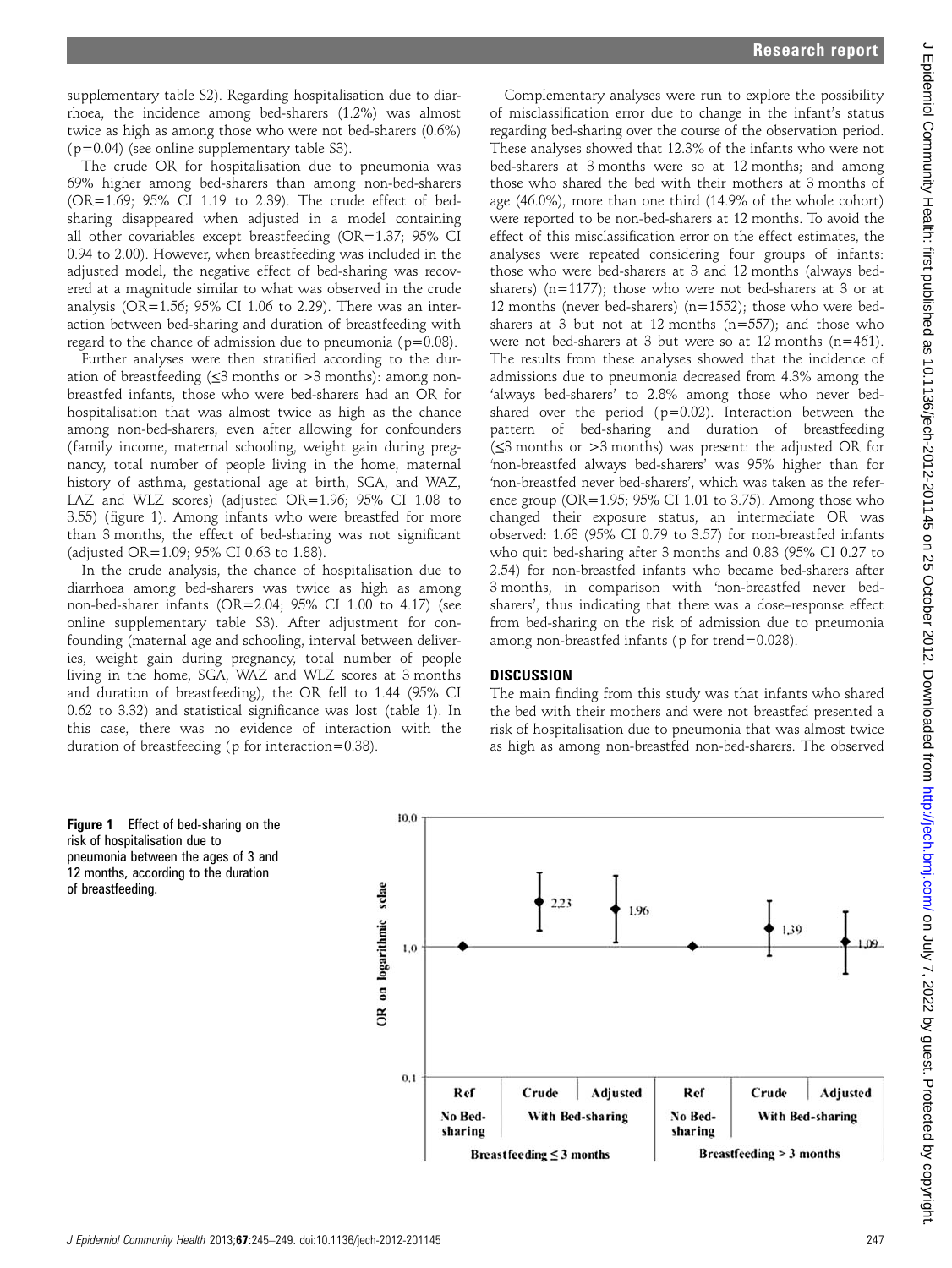| <b>Table 1</b> Crude and adjusted OR for hospitalisation due to diarrhoea |
|---------------------------------------------------------------------------|
| between the ages of 3 and 12 months                                       |

| <b>Bed-sharing</b> | OR (95% CI)         | <b>p</b> Value |
|--------------------|---------------------|----------------|
| Crude              | 2.04 (1.00 to 4.17) | $0.044*$       |
| Adjusted†          | 1.44 (0.62 to 3.32) | $0.392*$       |

\*Heterogeneity test.

†Adjusted for mother's age and schooling level, interval between deliveries, weight gain during pregnancy, total number of people living in the home, small for gestational age at birth, and Z-scores of weight-for-age and weight-for-length at 3 months of age.

interaction between breastfeeding and bed-sharing highlights the well-known protective effect of breastfeeding on child health.21 22 For instance, a case–control study conducted on the Pelotas Birth Cohort of 1993, showed that children who were not breastfed had a chance of hospitalisation due to pneumonia that was 17 times greater than among those who received maternal milk.23 Breastfeeding is associated with lower risks of maternal lillik. Disastituding is associated with  $\frac{21.24 \times 25}{2}$  particularly in relation to infectious diseases, and it even reduces the incidence of hospitalisation due to these causes.<sup>13 26</sup>

The mechanism through which non-breastfed bed-sharers are put at higher risk of hospitalisation due to pneumonia may be similar to what has been indicated for respiratory diseases in general: the sharing of environments increases the risk of pneumonia because of the ease of pathogen transmission through breathing.<sup>27</sup>

The strengths of this study include the population-based longitudinal design and the small proportion of losses during follow-ups. The limitations include the fact that information on bed-sharing and hospitalisations was obtained through the mothers' reports.

One additional limitation is that the real prevalence of bed-sharing may have been underestimated, because of the parents' concern either in relation to the social acceptance of this practice or in relation to its effects on the formation of the child's self-confidence and independence. Moreover, underreporting may be dependent on the type of advice received from healthcare professionals. However, in a cohort study conducted in Passo Fundo (another city in Southern Brazil), 67% of the mothers reported that they had not received any type of recommendation in the maternity hospital regarding management of their infants' sleep, and 47% of the mothers had not received any advice in this regard during visits to well-baby clinics.<sup>3</sup>

In conclusion, this study showed that close physical proximity through bed-sharing with the mother does not lead to higher risk of hospitalisation due to pneumonia, provided that the infant is being breastfed, even after allowing for several potential confounders including the total number of people living in the home. No studies exploring this level of proximity (bed-sharing) between mother and infant were found in the literature, thus impairing comparisons with findings from different populations. Moreover, no mechanisms for transmission other than proximity were found in the literature. All young infants need close contact with a caregiver to survive. However, infants who share the bed to sleep are in even closer contact with the caregiver, thus facilitating transmission of infectious agents. Because of the implications for child healthcare that stem from advice given to mothers regarding management of their infants' sleep, further research is needed, particularly in settings with high prevalence of bed-sharing, in order to reinforce or refute the results observed here.

## What is already known on this subject

▶ Bed-sharing with the mother in infancy and childhood is a common sleeping practice in several countries. Studies on the effect of bed-sharing on the risk of hospitalisation due to pneumonia and diarrhoea in infancy are lacking in the literature.

## What this study adds

▸ Non-breastfeeding bed-sharer infants presented higher risk of hospitalisation due to pneumonia. In settings where bed-sharing is common, health professionals should emphasise the importance of breastfeeding to prevent hospitalisation due to pneumonia.

## Policy implications

▶ Protective effect over hospitalization due to pneumonia even among bed sharing infants may be added to the arguments in promotion of breastfeeding.

Acknowledgments This article is based on data from the 'Pelotas Birth Cohort, 2004' study, conducted within the Postgraduate Epidemiology Programme at the Federal University of Pelotas. The 2004 birth cohort study is currently supported by the Wellcome Trust, UK, through its programme of 'Major Awards for Latin America on Health Consequences of Population Change'. Previous phases of the study were supported by the World Health Organisation, National Support Programme for Centres of Excellence (PRONEX), the Brazilian National Research Council (CNPq), the Brazilian Ministry of Health and the Children's Mission.

**Contributors** KMAN participated in the design of the study and performed the statistical analysis. ISS conceived the study, participated in its design and coordination and helped to draft the manuscript. DAG, AJDB and AM participated in study design and coordination and helped to draft the manuscript. All the authors read and approved the final version of the manuscript.

**Funding** This work was supported by the Wellcome Trust, UK, through grant number 086974/Z/08/Z.

#### Competing interests None.

**Ethics approval** Research Ethics Committee of the Federal University of Pelotas.

Provenance and peer review Not commissioned; externally peer reviewed.

**Open Access** This is an Open Access article distributed in accordance with the Creative Commons Attribution Non Commercial (CC BY-NC 3.0) license, which permits others to distribute, remix, adapt, build upon this work non-commercially, and license their derivative works on different terms, provided the original work is properly cited and the use is non-commercial. See: http://creativecommons.org/licenses/by-nc/3.0/

### **REFERENCES**

- 1. **Canadian Pediatric Society.** Recommendations for safe sleeping environments for infants and children. Paediatr Child Health 2004;9:659–63.
- 2. Blair PS. Putting co-sleeping into perspective. J Pediatr (Rio J) 2008;84:99-101. 3. Geib LT, Nunes ML. Hábitos de sono relacionados à síndrome da morte súbita do lactente: estudo populacional. Cad Saúde Pública 2006;22:415-23.
- **Issler RM PJC, Giugliani ERJ** . Infant sleep position. A randomized clinical trial of an educational intervention in the maternity ward in Porto Alegre, Brazil. Birth 2009;36:115–21.
- **Jenni OG,** Fuhrer HZ, Iglowstein I, et al. A longitudinal study of bed sharing and sleep problems among Swiss children in the first 10 years of life. Pediatrics 2005;115:233–40.
- 6. Blair P, Ball H. The prevalence and characteristics associated with parent–infant bed-sharing in England. Arch Dis Child 2004;89:1106–10.